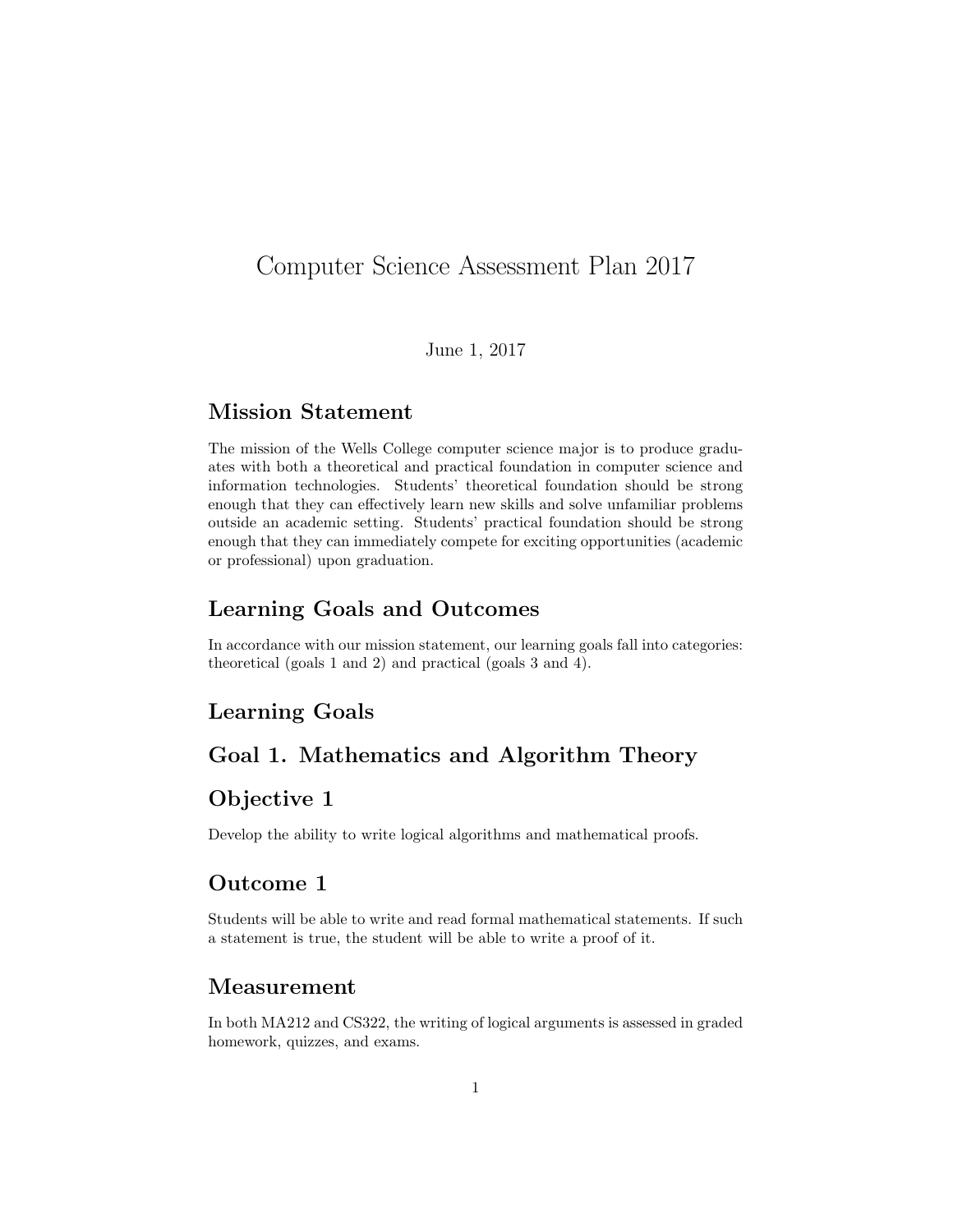# Objecticve 2

Develop the ability to design algorithms that solve abstract problems.

## Outcome 2

When given a precise task such as sorting a collection of numbers from greatest to least, students will be able to design and describe (on paper) the structure of an algorithm to perform the task.

#### Measurement

This outcome is the focus of CS131 and CS132. It is featured prominently in the grading rubric of every graded homework assignment in those classes. Additionally, this outcome is measured in face-to-face discussions between students and the instructor of CS131 and CS132.

# Goal 2. Algorithm Implementation

## Objective 3

Students will be able transform a description of an algorithm design into functional code that implements the algorithm.

### Outcome 3

Students will write code for various projects and assignments. The code will be based on their own algorithm designs, and will effectively perform various functions specified in the project or assignment.

### Measurement

This outcome is measured by running the students' code on a set of test inputs to verify that it is syntactically correct and that it performs its required functions.

## Objective 4

Students will be able to write code in an organized, well structured manner.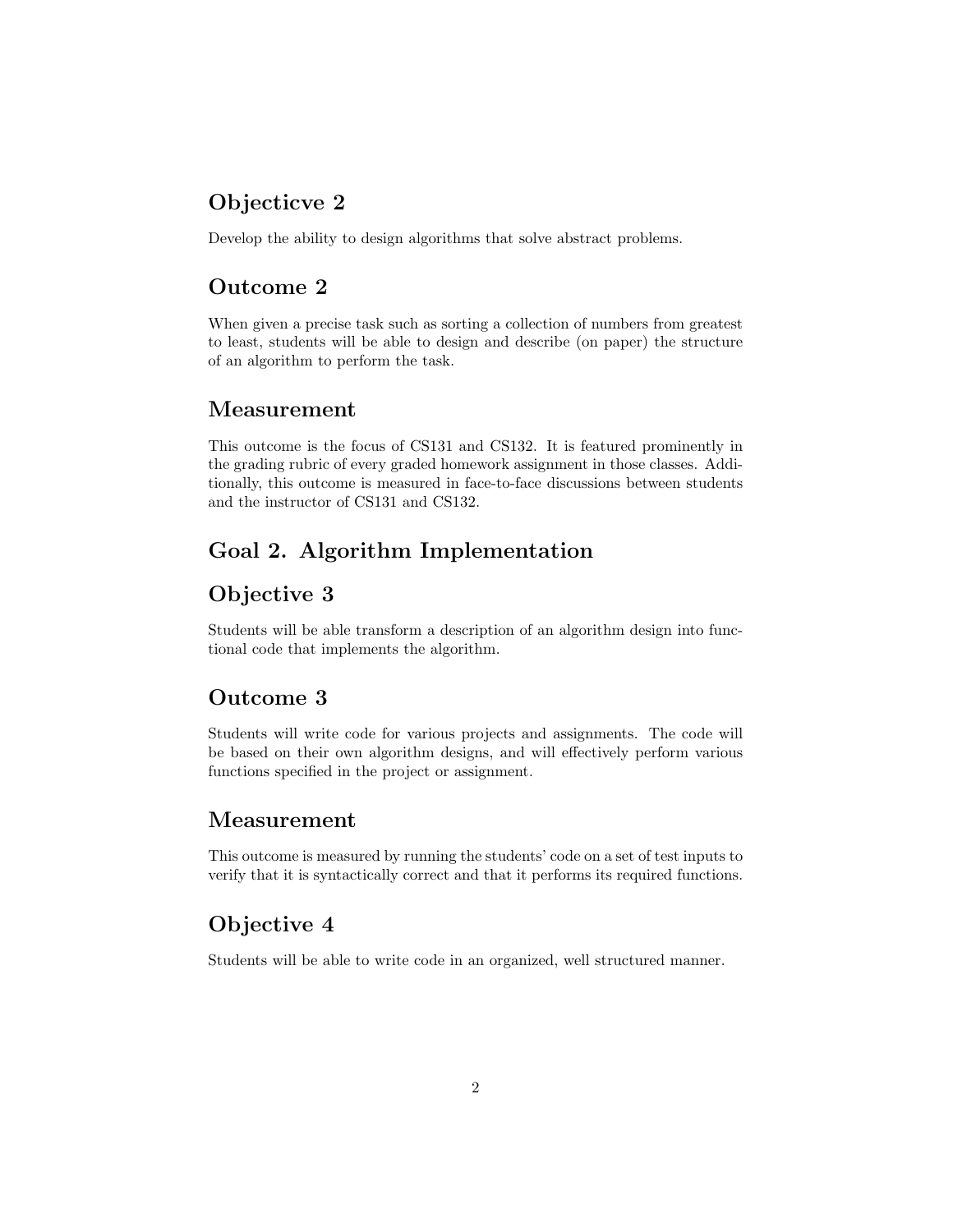#### Outcome 4

The code written by students must not only be correct, but be sufficiently organized and comprehensible to be read and used by their peers.

## Measurement

This is measured by adherence to proper conventions of organizing and commenting code. Specific guidelines for these conventions will be provided, and students grades will be determined in part by whether their code adheres to these guidelines. Both the students' professors and their peers will provide feedback on this outcome.

# Goal 3: Technical Expertise

# Objective 5

Develop working knowledge of multiple programming languages.

### Outcome 5

Students will develop mastery of the syntax and capabilities of at least two programming languages. At least one of these languages will be an objectoriented language. They will also develop the ability to independently learn any new features of the languages.

### Measurement

CS131 and CS132 will be structured in such a way that completing assignments is impossible without a steadily increasing mastery of the languages being taught. Higher level classes will assign projects requiring techniques and approaches that have not been explicitly taught in previous classes. These will force students to learn the critical skill of independently educating themselves in search of solutions to the assignments.

## Objective 6

Develop a working knowledge of modern IT tools.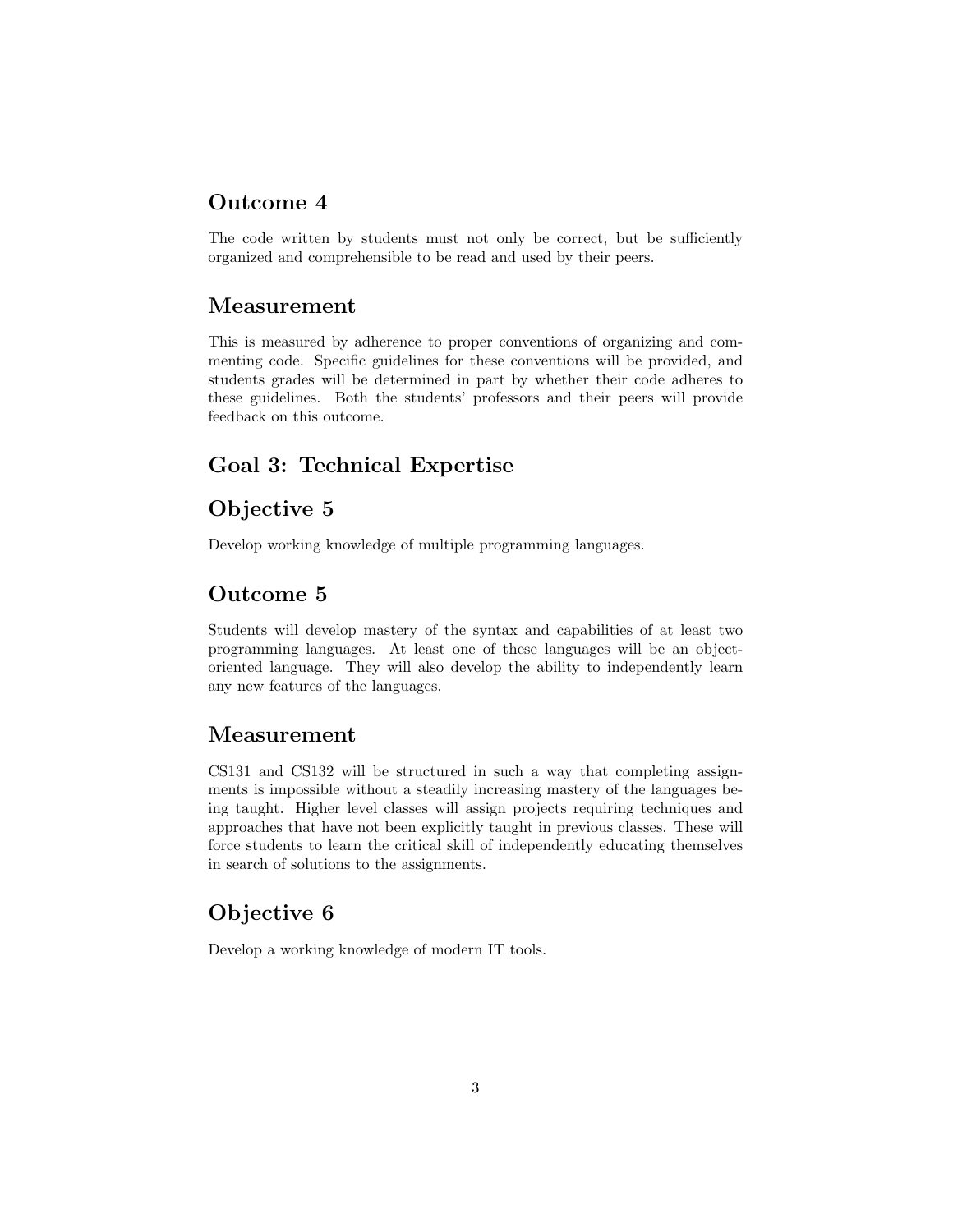#### Outcome 6

Students will develop a competitive skill set related to contemporary tools in the areas of databases, operating systems, and the Microsoft office suite.

#### Measurement

These skills are a necessary prerequisite for completing the projects, group work and exams in CS325, as well as in the pending Data Analytics and Microsoft Office courses. Additionally, these skills will be necessary in order to get and complete the two required summer internships.

### Goal 4: Professional Standards

## Objective 7

Students will understand the quality of work required for professional projects, and be able to produce work that meets that level of quality.

### Outcome 7

The quality and presentation of assignments and projects will be up to the standards that would be expected in a professional envrionment.

#### Measurement

The measurement of this outcome will vary according to what year a student is in. First and second year students will not necessarily be expected to produce work of the same professional standard as third and fourth year students. For the more senior students, this outcome will be measured both professors' subjective estimation of the professional quality of their work. We will use the students' ability to successfully apply for and succeed at internships to measure this outcome as well.

## Outcomes Assesment

The computer science program at Wells is currently in the first year of a complete overhaul. We are in the process of re-writing the curriculum from top to bottom. The assessment means for the outcomes listed above are not yet fully developed. This is because many of the courses in which these assessments are to take place are still under development and/or haven't yet been taught in their current form. Our plan moving forward is to customize assessment methods for the above